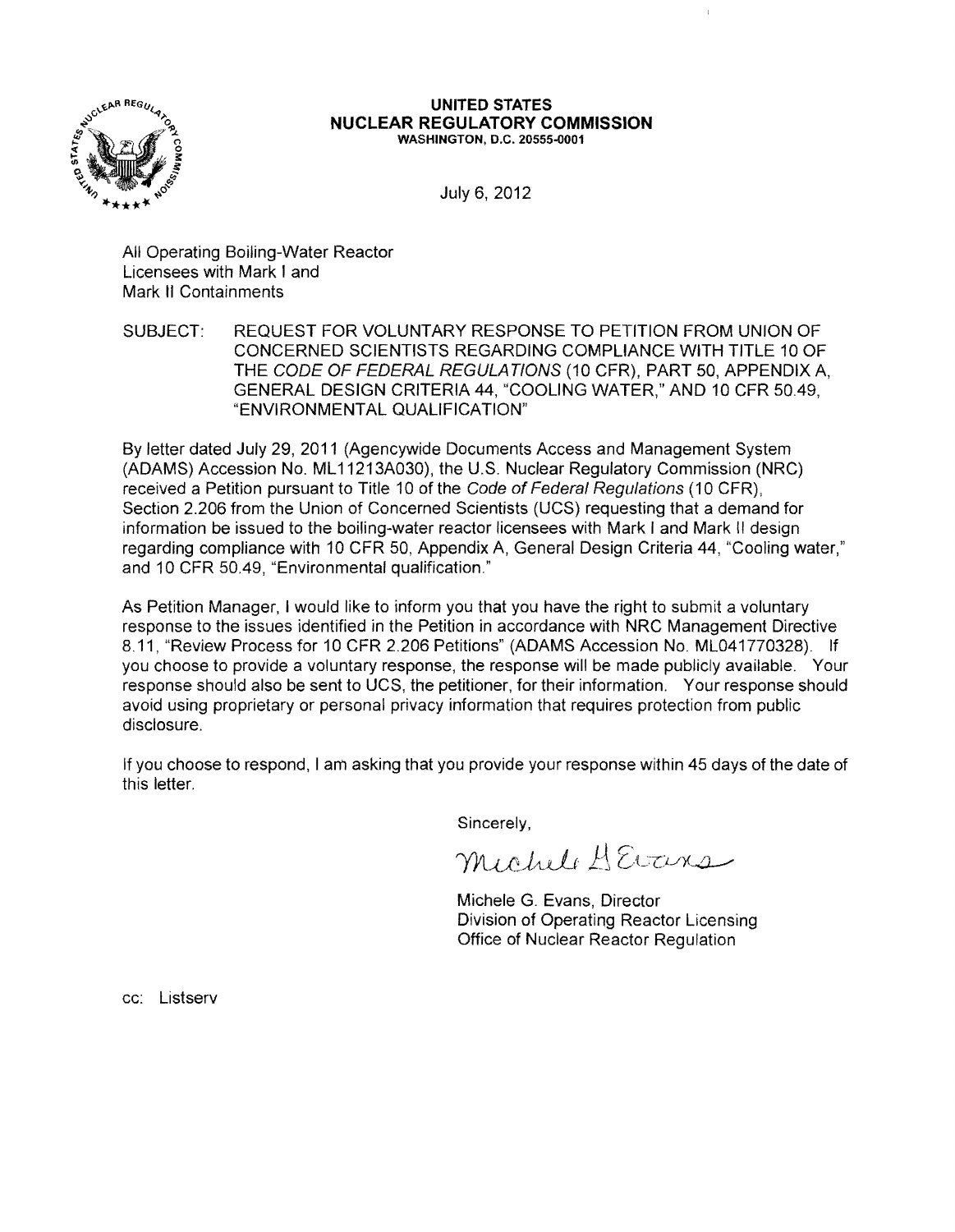Letter to All Operating Boiling-Water Reactor Licensees with Mark I and Mark II Containments dated

SUBJECT: REQUEST FOR VOLUNTARY RESPONSE TO PETITION FROM UNION OF CONCERNED SCIENTISTS REGARDING COMPLIANCE WITH TITLE 10 OF THE CODE OF FEDERAL REGULATIONS (10 CFR), PART 50, APPENDIX A, GENERAL DESIGN CRITERIA 44, "COOLING WATER," AND 10 CFR 50.49, "ENVIRONMENTAL QUALIFICATION"

DISTRIBUTION: G20110563/EDATS: OEDO-2011-0535

Public RidsNrrOd RidsNrrDorl RidsNrrDorlLpl1-1 RidsNrrDorlLpl1 ~2 RidsNrrDorlLpl2-1 RidsNrrDorlLpl2~2 RidsNrrDorlLpl3-1 RidsNrrDorlLpl3-2 RidsNrrDorlLpl4 RidsOgcMailCenter RidsNrrLAABaxter **LRegner** RidsNrrPMBrownsFerry RidsNrrPMBrunswick RidsNrrPMColumbia RidsNrrPMCooper RidsNrrPMDresden RidsNrrPMDuaneArnold RidsNrrPMFermi2 RidsNrrPMFitzPatrick RidsNrrPMHatch RidsNrrPMHopeCreek RidsNrrPMLaSalle RidsNrrPMLimerick RidsNrrPMMonticello RidsNrrPMNineMilePoint RidsNrrPMOysterCreek RidsNrrPMPeachBottom RidsNrrPMPilgrim RidsNrrPMQuadCities RidsNrrPMSusquehanna RidsNrrPMVermontYankee

 $\mathfrak{f}$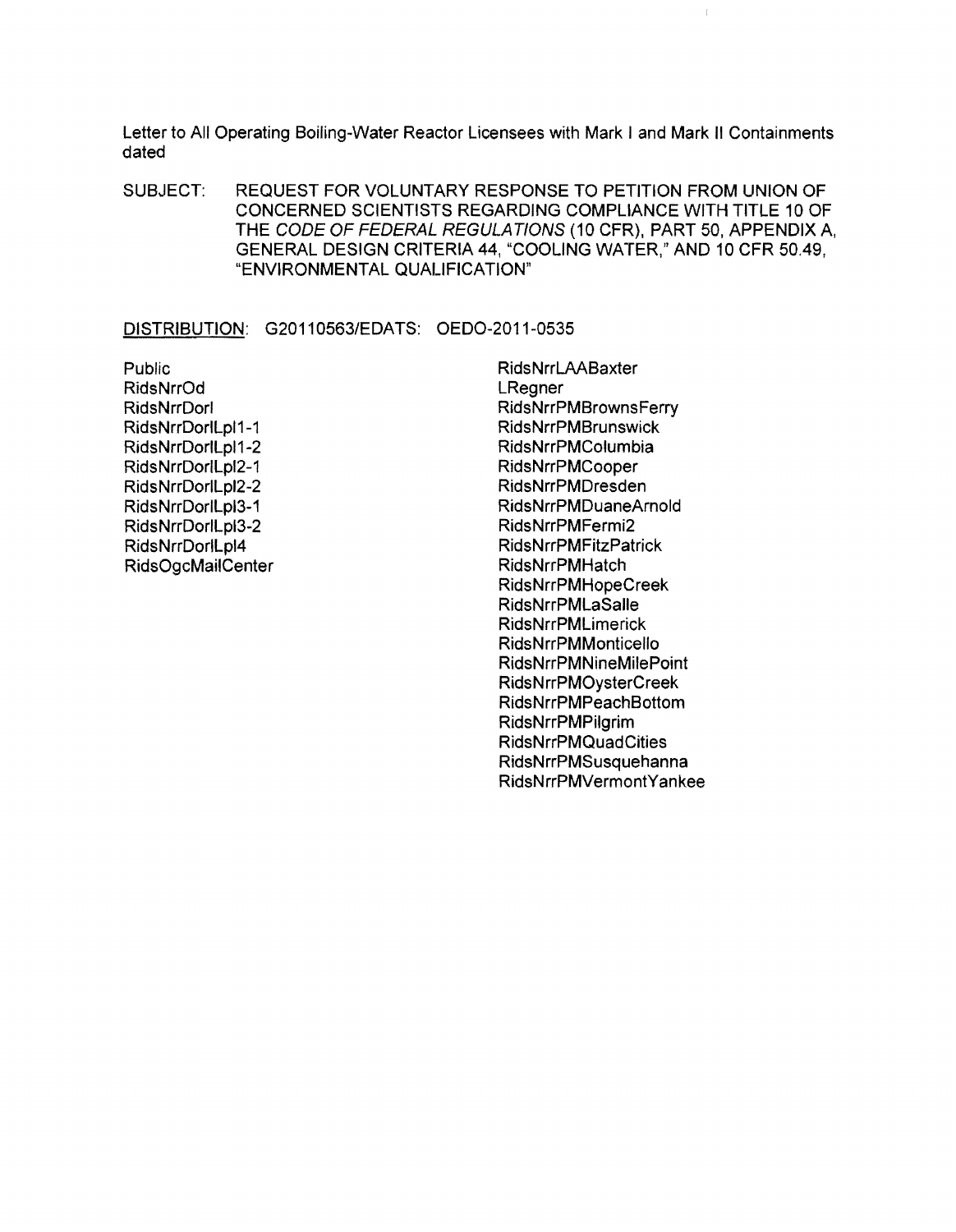## OPERATING BOILING WATER REACTOR LICENSEES WITH MARK I AND MARK II CONTAINMENTS

Browns Ferry Nuclear Plant Tennessee Valley Authority Docket Nos. 50-259, 50-260 and 50-296 License Nos. DPR-33, DPR-52 and DPR-68

Mr. Joseph W. Shea Corporate Manager, Nuclear Licensing Tennessee Valley Authority 3R Lookout Place 1101 Market Street Chattanooga, TN 37402-2801

Brunswick Steam Electric Plant Carolina Power & Light Company Docket Nos. 50-325 and 50-324 License Nos. DPR-71 and DPR-62

Mr. Michael J. Annacone Vice President Carolina Power & Light Company Brunswick Steam Electric Plant PO. Box 10429 Southport, NC 28461

Columbia Generating Station Energy Northwest Docket No. 50-397 License No. NPF-21

Mr. Mark E. Reddemann Chief Executive Officer Energy Northwest MD 1023 P.O. Box 968 Richland, WA 99352

Cooper Nuclear Station Nebraska Public Power District Docket No. 50-298 License No. DPR-46

Mr. Brian J. O'Grady Vice President - Nuclear and Chief Nuclear Officer Nebraska Public Power District 72676 648A Avenue P.O. Box 98 Brownville, NE 68321

BWR-Mark I

 $\mathfrak{f}$ 

BWR-Mark I

BWR-Mark II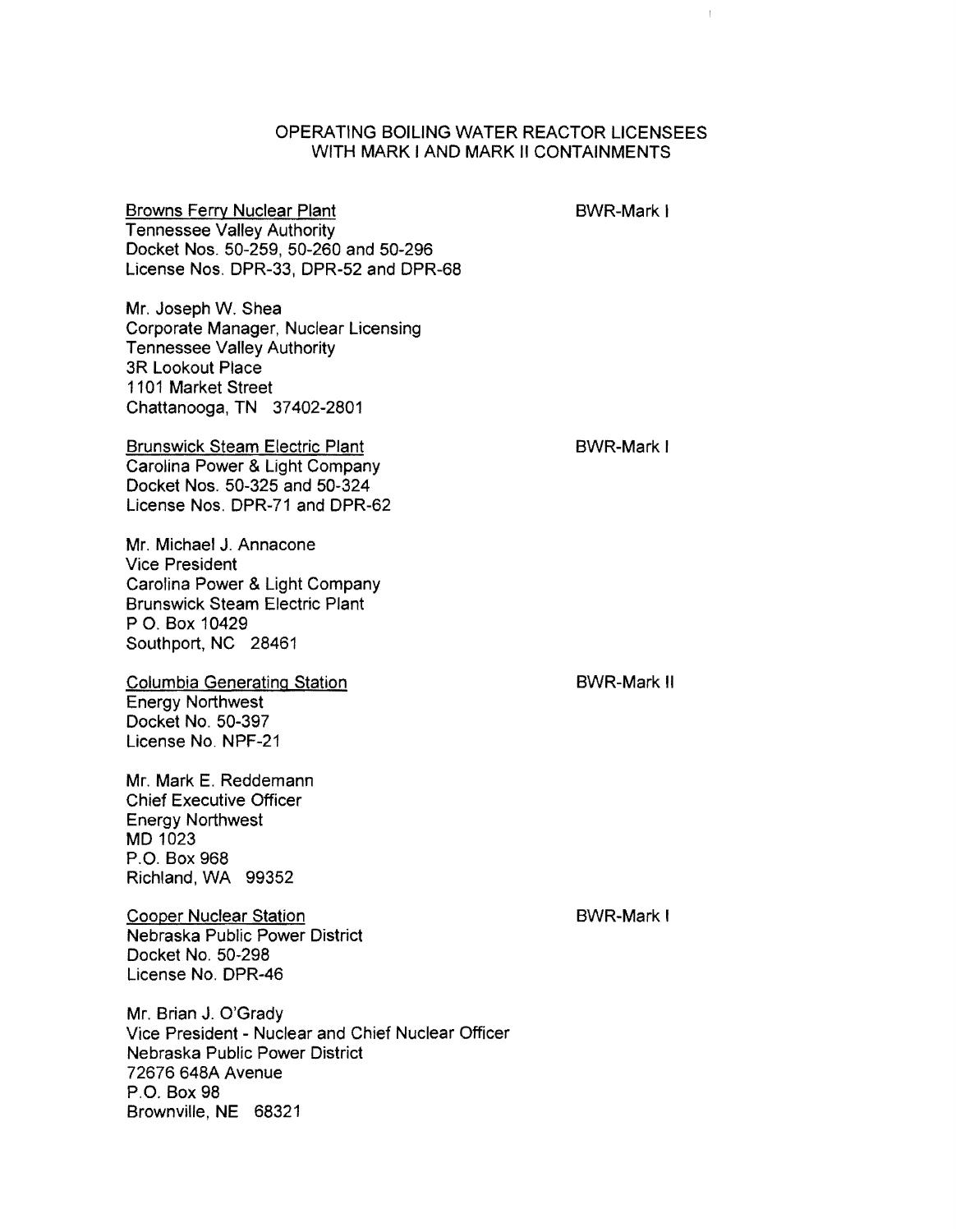Dresden Nuclear Power Station Exelon Generation Co., LLC Docket Nos. 50-237 and 50-249 License Nos. DPR-19 and DPR-25

Mr. Michael J. Pacilio President and Chief Nuclear Officer Exelon Nuclear 4300 Winfield Road Warrenville, IL 60555

Duane Arnold Energy Center NextEra Energy Duane Arnold, LLC Docket No. 50-331 License No. DPR-49

BWR-Mark I

Mr. Peter Wells Site Vice President NextEra Energy Duane Arnold Energy Center 3277 DAEC Road Palo, IA 52324-9785

Edwin I. Hatch Nuclear Plant Southern Nuclear Operating Company, Inc. Docket Nos. 50-321 and 50-366 License Nos. DPR-57 and NPF-5

Mr. M. J. Ajluni Licensing Manager - SNC Fleet Southern Nuclear Operating Company, Inc. 40 Inverness Ctr Parkway P.O. Box 1295 - Bin 038 Birmingham, AL 35201

Fermi Detroit Edison Company Docket No. 50-341 License No. NPF-43

Mr. Jack M. Davis Senior Vice President and Chief Nuclear Officer Detroit Edison Company Fermi  $2 - 210$  NOC 6400 North Dixie Highway Newport, MI 48166

BWR-Mark I

BWR-Mark I

 $-2-$ 

BWR-Mark I

Ī.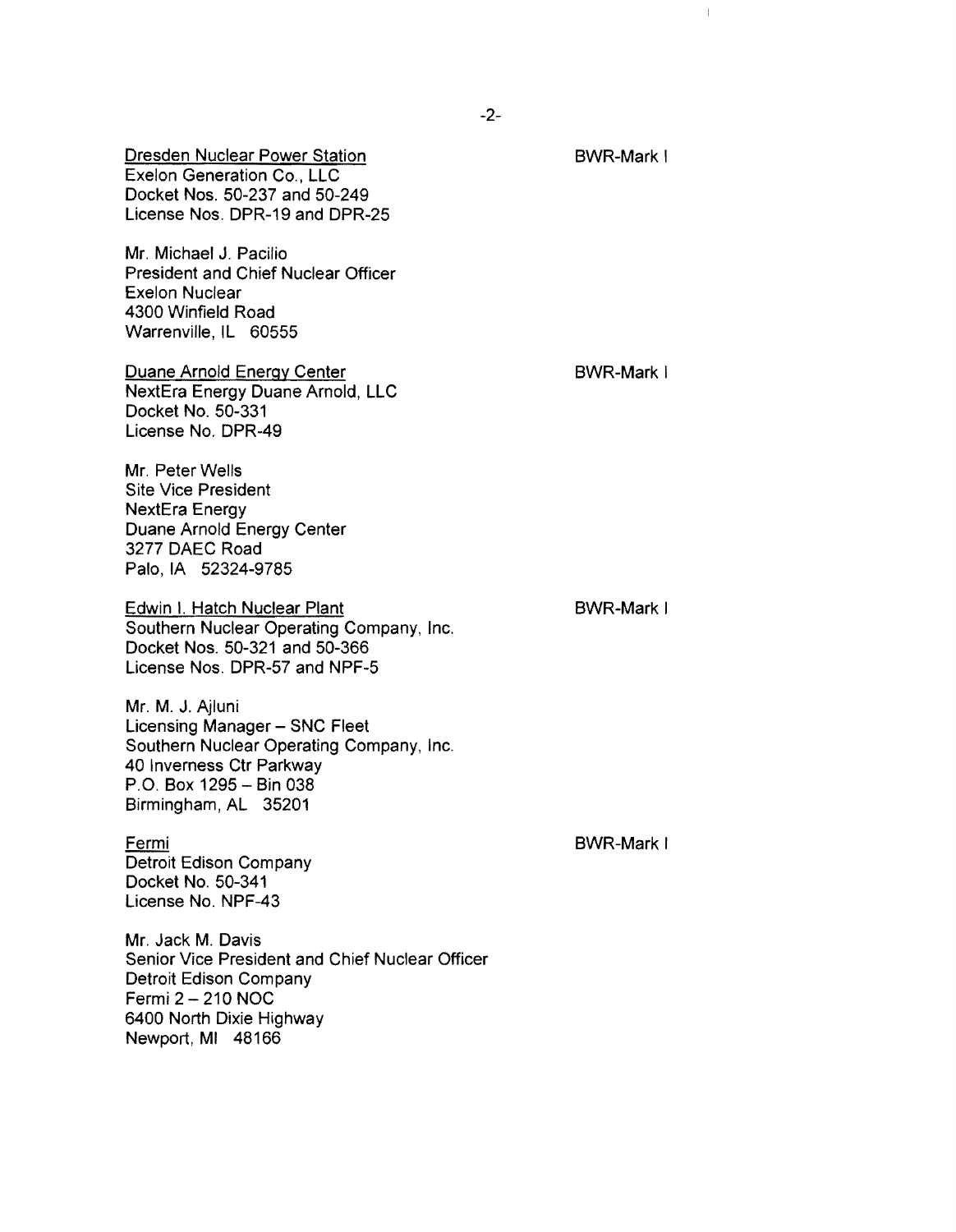Hope Creek Generating Station PSEG Nuclear, LLC Docket No. 50-354 License No. NPF-57

Mr. Thomas Joyce President and Chief Nuclear Officer PSEG Nuclear LLC - N09 P. O. Box 236 Hancocks Bridge, NJ 08038

James A. FitzPatrick Nuclear Power Plant Entergy Nuclear Operations, Inc. Docket No. 50-333 License No. DPR-59

Vice President, Operations Entergy Nuclear Operations, Inc. James A. FitzPatrick Nuclear Power Plant P.O. Box 110 Lycoming, NY 13093

LaSalle County Station Exelon Generation Co., LLC Docket Nos. 50-373 and 50-374 License Nos. NPF-11 and NPF-18

Mr. Michael J. Pacilio President and Chief Nuclear Officer Exelon Nuclear 4300 Winfield Road Warrenville, IL 60555

Limerick Generating Station Exelon Generation Co., LLC Docket Nos. 50-352 and 50-353 License Nos. NPF-39 and NPF-85

Mr. Michael J. Pacilio President and Chief Nuclear Officer Exelon Nuclear 4300 Winfield Road Warrenville, IL 60555

BWR-Mark I

 $\mathbb{L}$ 

BWR-Mark II

BWR-Mark II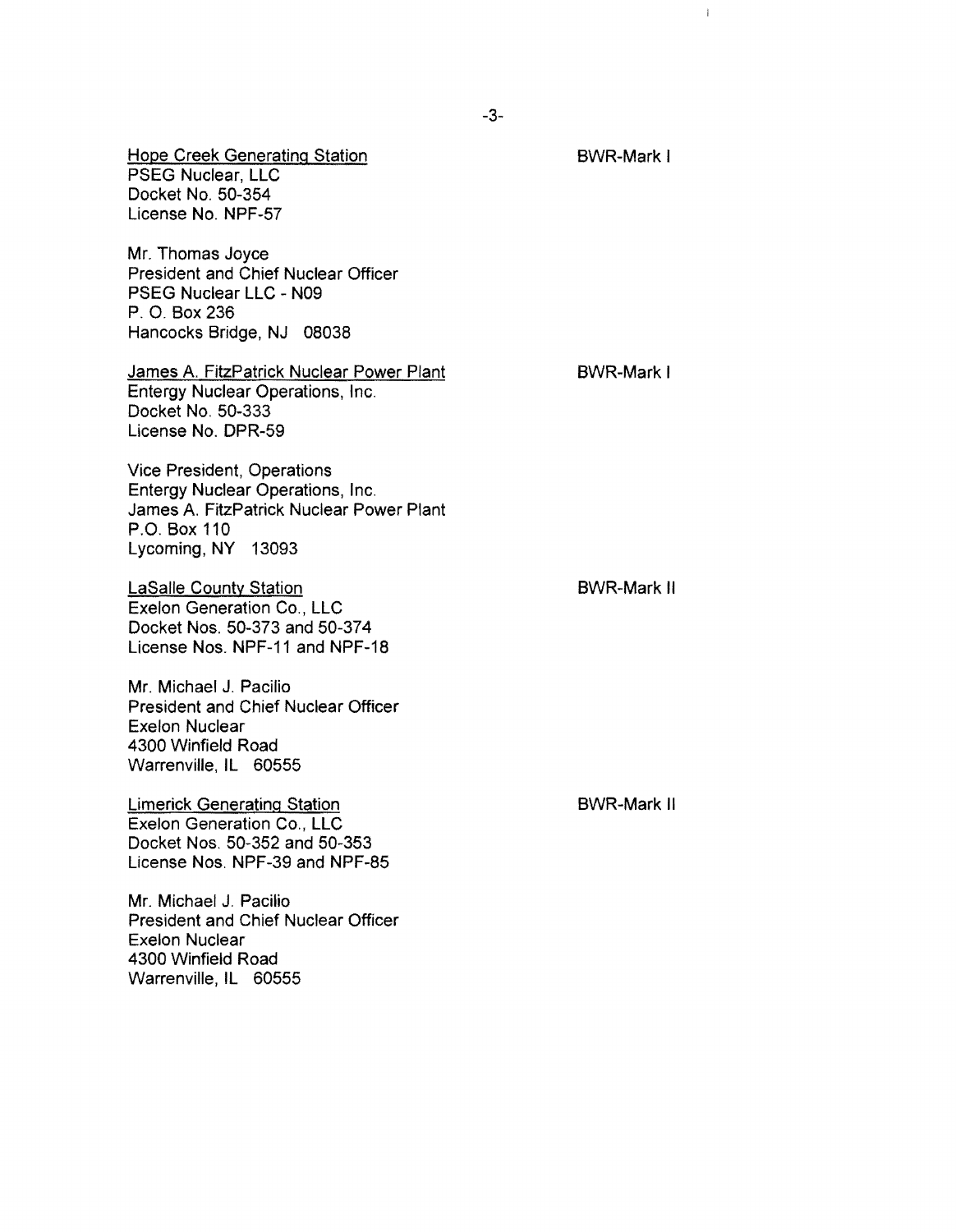BWR-Mark I

Monticello Nuclear Generating Plant Northern States Power Company Docket No. 50-263 License No. DPR-22

Mr. Timothy J. O'Connor Site Vice President Northern States Power Company - Minnesota Monticello Nuclear Generating Plant 2807 West County Road 75 Monticello, **MN** 55362-9637

Nine Mile Point Nuclear Station Nine Mile Point Nuclear Station, LLC Docket Nos. 50-220 and 50-410 License Nos. DPR-63 and NPF-69

Mr. Ken Langdon Vice President Nine Mile Point Nine Mile Point Nuclear Station, LLC P. O. Box 63 Lycoming, NY 13093

Oyster Creek Nuclear Generating Station Exelon Generation Co., LLC Docket No. 50-219 License No. DPR-16

Mr. Michael J. Pacilio President and Chief Nuclear Officer Exelon Nuclear 4300 Winfield Road Warrenville, IL 60555

Peach Bottom Atomic Power Station Exelon Generation Co., LLC Docket Nos. 50-277 and 50-278 License Nos. DPR-44 and DPR-56

Mr. Michael J. Pacilio President and Chief Nuclear Officer Exelon Nuclear 4300 Winfield Road Warrenville, IL 60555

BWR-Mark I & II

BWR-Mark I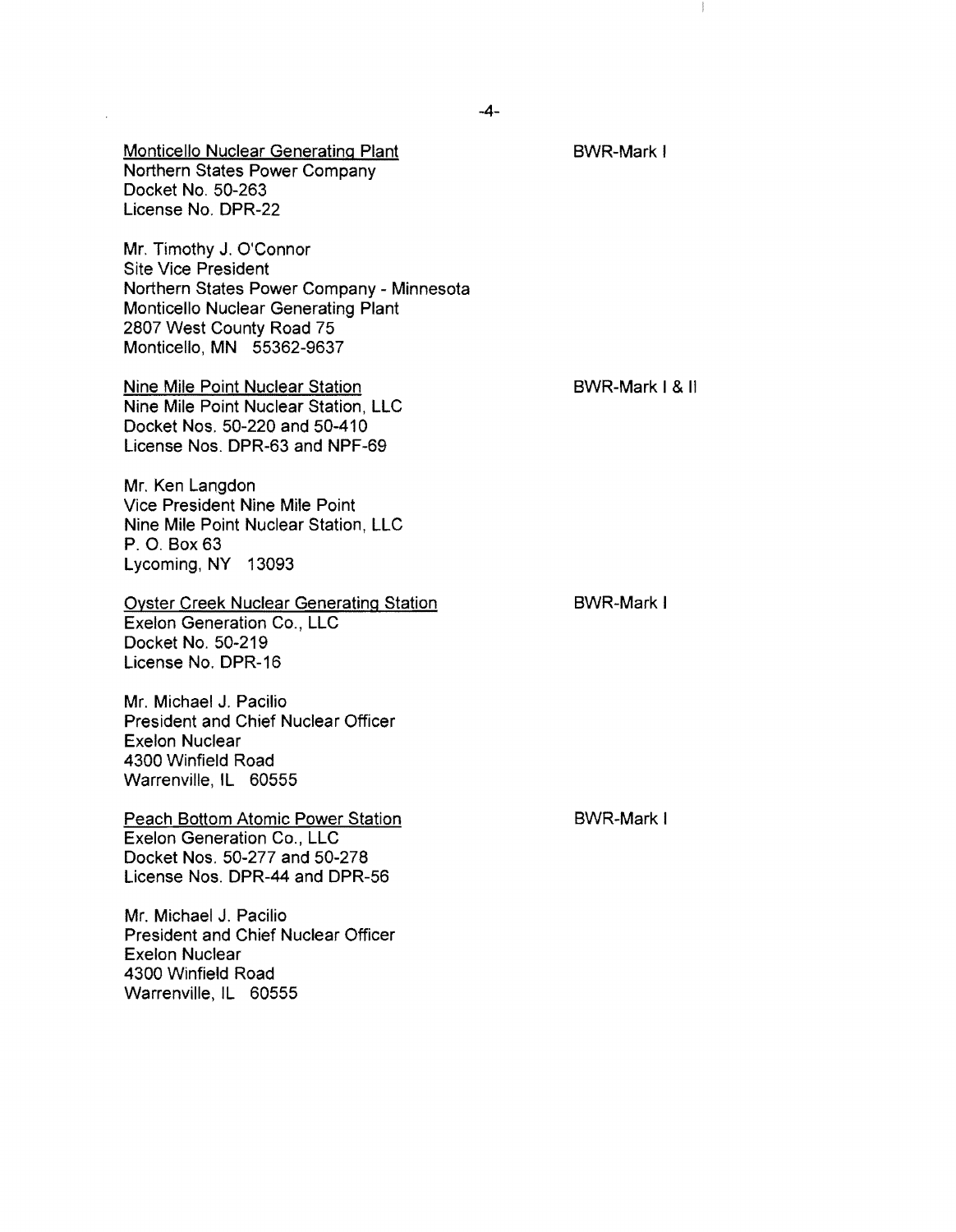Pilgrim Nuclear Power Station Unit No. 1 Entergy Nuclear Operations, Inc. Docket No. 50-293 License No. DPR-35

Mr. Robert Smith Vice President and Site Vice President Entergy Nuclear Operations, Inc. Pilgrim Nuclear Power Station 600 Rocky Hill Road Plymouth, MA 02360-5508

Quad Cities Nuclear Power Station Exelon Generation Co., LLC Docket Nos. 50-254 and 50-265 License Nos. DPR-29 and DPR-30

Mr. Michael J. Pacilio President and Chief Nuclear Officer Exelon Nuclear 4300 Winfield Road Warrenville, IL 60555

Susquehanna Steam Electric Station PPL Susquehanna, LLC Docket Nos. 50-387 and 50-388 License Nos. NPF-14 and NPF-22

Mr. Timothy S. Rausch Senior Vice President and Chief Nuclear Officer PPL Susquehanna, LLC 769 Salem Boulevard NUCSB3 Berwick, PA 18603-0467

Vermont Yankee Nuclear Power Station Entergy Nuclear Operations, Inc. Docket No. 50-271 License No. DPR-28

Mr. Christopher J. Wamser Site Vice President Entergy Nuclear Operations, Inc. Vermont Yankee Nuclear Power Station 320 Governor Hunt Road Vernon, VT 05354

BWR-Mark I

BWR-Mark I

 $\mathbb{L}$ 

BWR-Mark II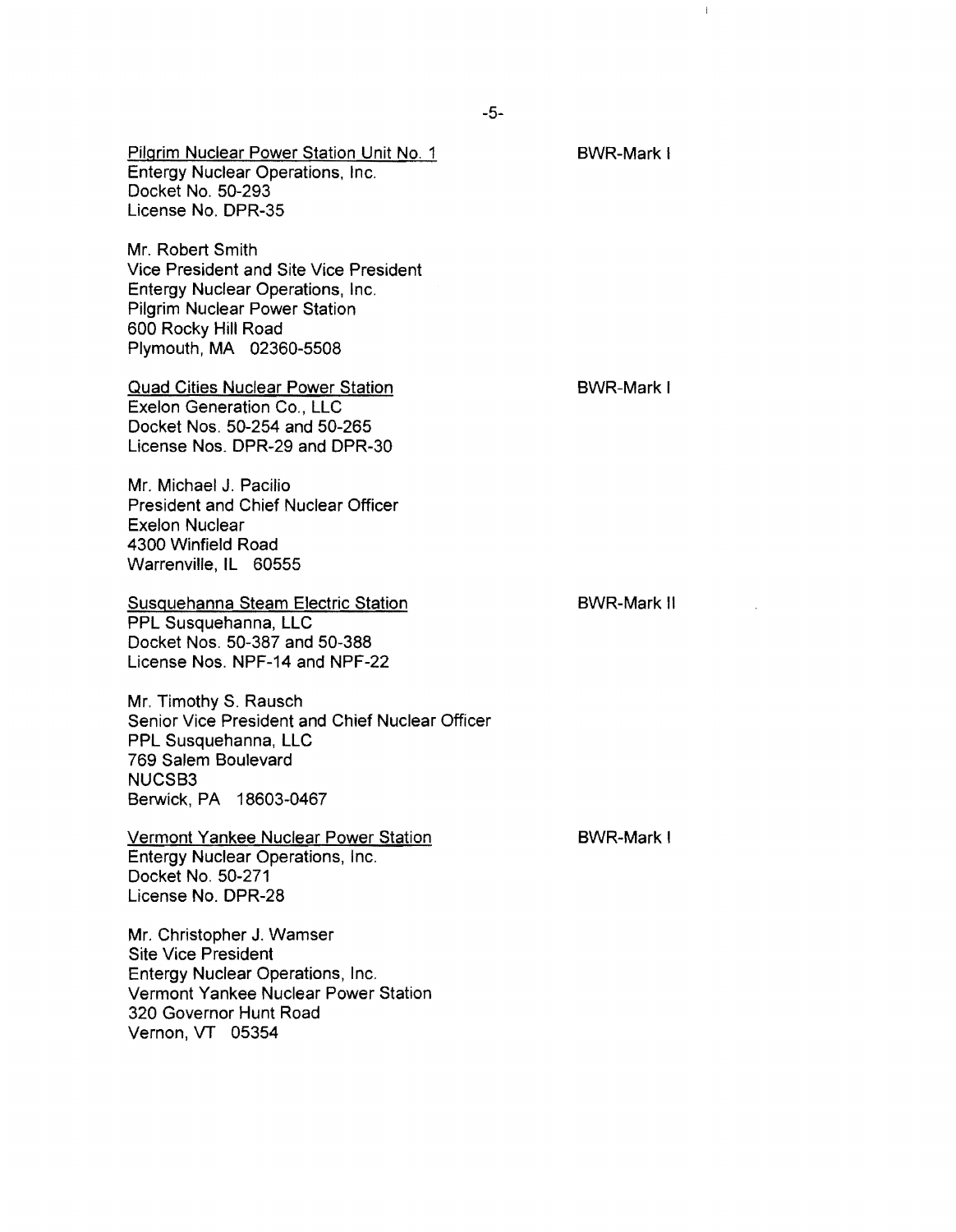**Petitioner** 

Mr. David Lochbaum Director, Nuclear Safety Project Union of Concerned Scientists P.O. Box 15316 Chattanooga, **TN** 37415

 $\mathcal{L}^{\mathcal{A}}$ 

 $\mathcal{A}_{\mathcal{A}}$